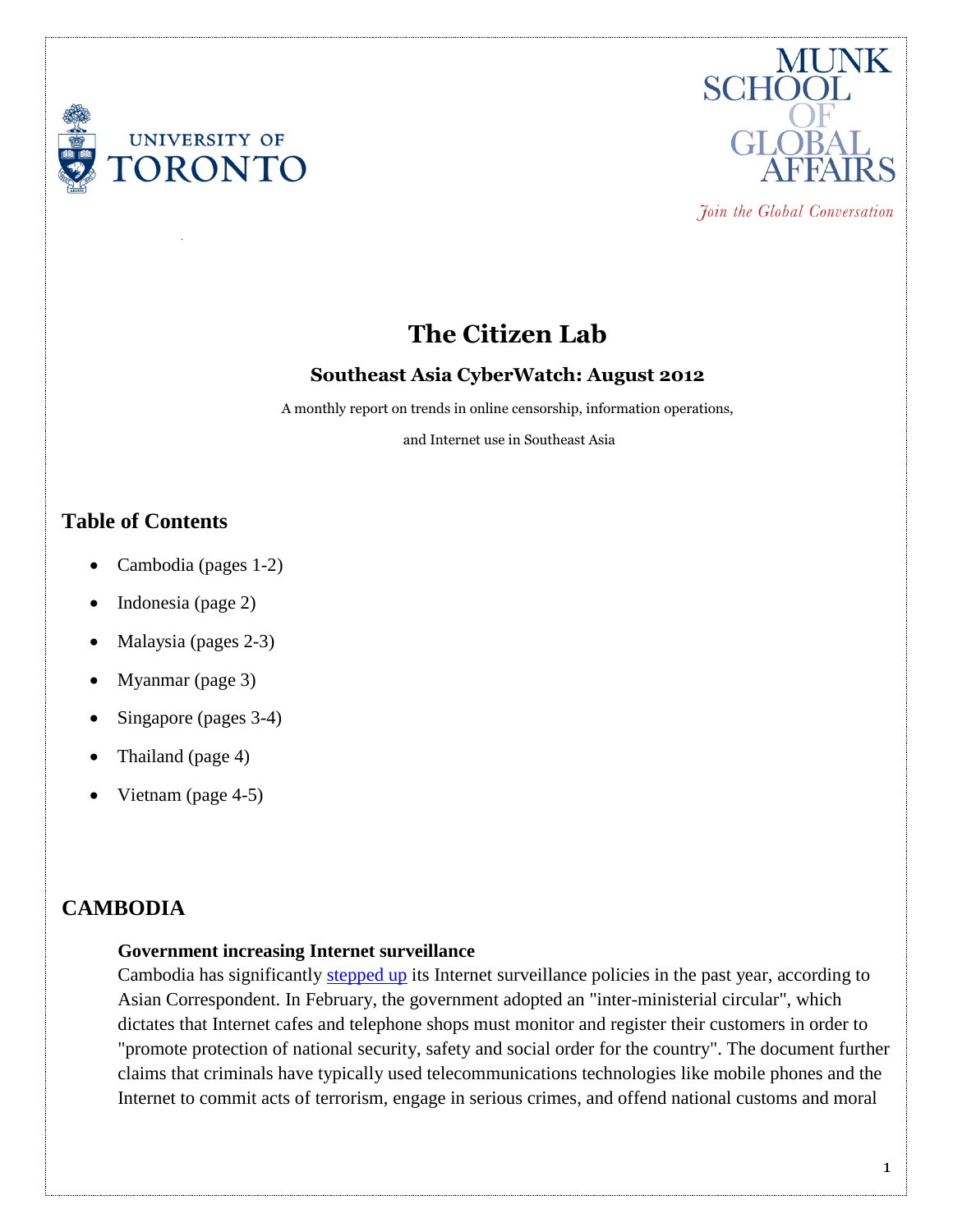values. While only 3% of Cambodia's population is online, the country has one of the fastest rates of growth in Internet use in the region.

# **INDONESIA**

.

#### **Islamic Facebook to be launched soon**

An Islamic version of Facebook called Salamworld will be [launched in the country in November.](http://www.smh.com.au/technology/islamic-facebook-to-be-launched-in-indonesia-20120814-246b8.html) The website will provide an option that allows users to ensure that the content they view is *Halal*, or permitted under Islamic law, and will filter out indecent subject matter such as pornography or illegal drugs. Although the website is described as a "cleaner version of Facebook", Salamworld chairman Abdulvahit Niyazov has said that it was not designed to replace the social media giant. Instead, it will allow users to link to their Facebook and Twitter accounts.

### **Ministry: Government will collaborate with Google and YouTube to block pornographic websites**

Azhar Hasyim, the business director of the Communications and Information Ministry's directorate general for applications and information, said that [the ministry had talked with](http://www.thejakartapost.com/news/2012/08/13/google-youtube-join-ri-s-anti-porn-crusade.html) YouTube about the plan to block pornographic websites and expected to include Google. The ministry previously reported that more than two million pornographic websites could be accessed inside Indonesia and that it had received "100 million" public complaints on Internet pornography.

### **Nawala to partner with the Association of Indonesia Internet Service Provider to block more websites**

Nawala Nusantara, a foundation providing Internet filtering services, announced a partnership with the Association of Indonesia Internet Service Provider (Asosiasi Penyelenggara Jasa Internet Indonesia (APJII)) to [block more websites](http://www.techinasia.com/indonesia-websites-blocked/) containing unsavory content such as pornography, hate speech and piracy. Its filtering system will be placed in Indonesia Internet Exchange (IIX) servers owned by APJII. There are 250 ISPs registered as APJII member and at least 800,000 websites [have been](http://www.techinasia.com/indonesia-websites-blocked/)  [blocked](http://www.techinasia.com/indonesia-websites-blocked/) by Nawala to date.

# **MALAYSIA**

### **Internet Blackout Day**

On August 14, more than 60 prominent websites and blogs in Malaysia participated in a [Web](http://cijmalaysia.org/2012/08/07/cij-to-launch-internet-blackout-day-on-14-august/)  [blackout](http://cijmalaysia.org/2012/08/07/cij-to-launch-internet-blackout-day-on-14-august/) to protest the amendment to Section 114A of the Evidence Act, which was revised in April. The amendment came into effect on July 31 and makes service providers such as ISPs and publishers liable for defamatory content. James Chin, a professor of political science at Monash University in Kuala Lumpur [said that](http://www.pcadvisor.co.uk/news/internet/3375919/malaysia-reviews-controversial-internet-law-following-online-protest/) web users accused of violating the act must prove that they were not responsible for the offensive content, a marked shift in the burden of proof. [Critics believe](http://www.ibtimes.com/articles/373642/20120814/malaysia-internet-blackout-evidence-act-s114a-114a.htm) that the amendment is aimed at opposition media and social networking sites ahead of the 13th general election that is expected to be called prior to June 2013, when the current government's term will end.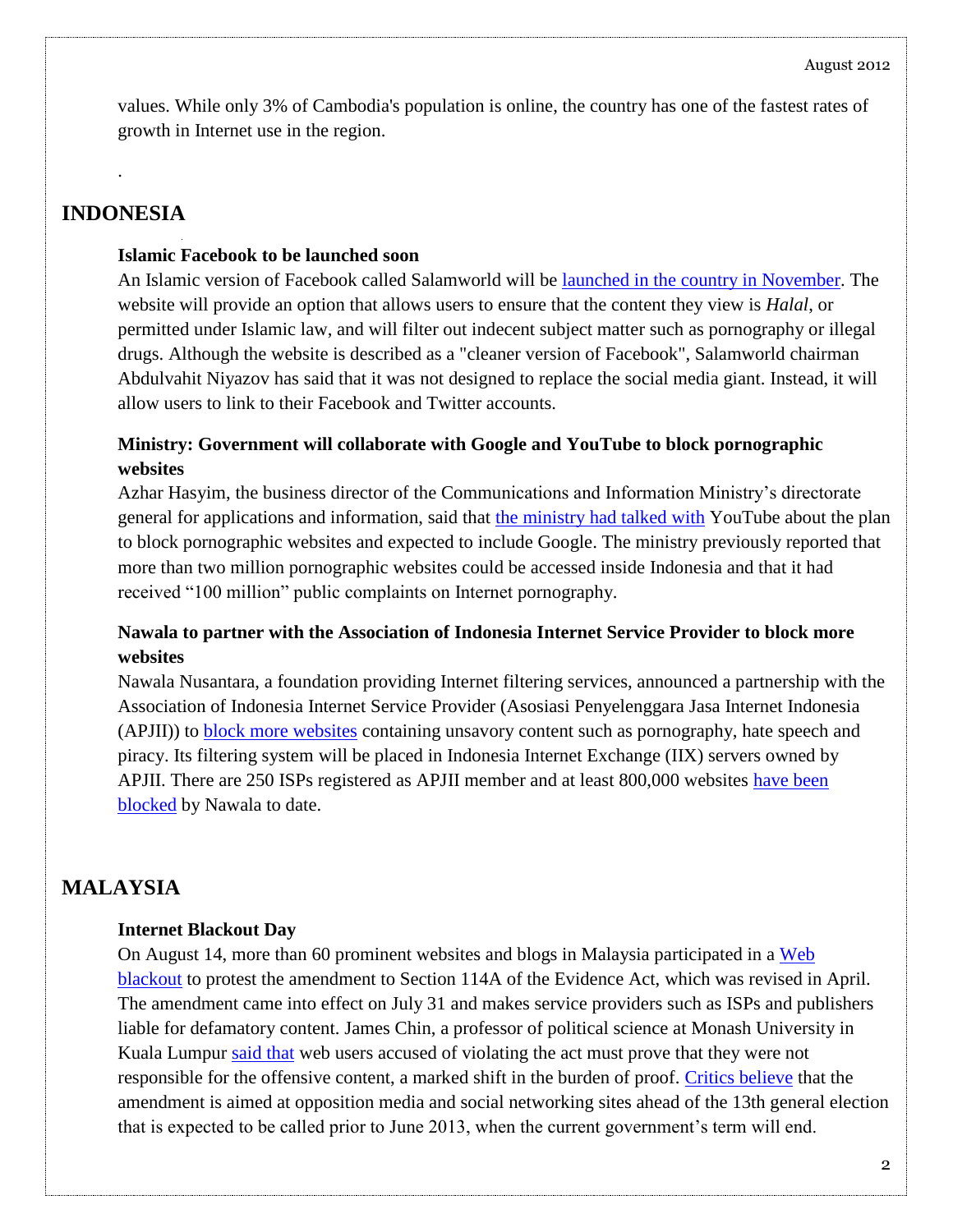### **Blogger Amizudin Ahmat given three-month sentence for contempt**

The High Court [sentenced blogger](http://www.theborneopost.com/2012/08/11/blogger-gets-three-months-jail-for-contempt-of-court-relating-to-articles-on-rais/) Amizudin Ahmat to three months in jail after finding him guilty of contempt of court by further publishing 11 articles defaming Information, Communications and Culture Minister Rais Yatim. In her ruling, Judge Datin Zabariah Mohd Yusof said that Ahmat had breached a court order that prohibited him from publishing disparaging articles on Rais in his blog. A Malaysian human rights and law reform NGO, [Lawyers for Liberty,](http://www.lawyersforliberty.org/2012/08/court-should-not-use-powers-of-contempt-to-jail-blogger-2/) condemned the court's decision as "harsh and disproportionate" and [said that](http://www.malaysia-chronicle.com/index.php?option=com_k2&view=item&id=37982:rais-vs-blogger-3-mths-jail-too-harsh--disproportionate-lawyers-for-liberty&Itemid=2) the court "has failed to look into the wider circumstances and context the articles were published."

### **Government looking to register content on social media websites**

The Malaysian Information, Communications and Culture Ministry is [considering a proposal](http://www.bikyamasr.com/75713/malaysia-looking-to-register-content-on-social-media-websites/) to register content published in social websites in an effort to resolve [issues that have arisen](http://www.bikyamasr.com/75337/malaysia-says-social-media-giving-impression-country-is-unsafe/) due to the [sharing of news](http://www.malaysia-chronicle.com/index.php?option=com_k2&view=item&id=37474:igp-perception-of-crime-rate-should-not-be-based-on-social-media-reports&Itemid=2) online. Bloggers reacted angrily to this news and told the news website [Bikyamasr.com](http://www.bikyamasr.com/75713/malaysia-looking-to-register-content-on-social-media-websites/) that they believe this is part of the government's effort to crackdown on freedom of speech and to curtail criticism of the government ahead of elections.

## **MYANMAR**

### **Defacement of Information Ministry website**

On August 8, the website of Myanmar's Information Ministry was [defaced](http://www.irrawaddy.org/archives/11132) with a warning for the government to "stop the killing of Muslims." The message also [warned](http://www.mizzima.com/news/inside-burma/7708-website-of-burmese-information-ministry-hacked.html) of attacks on "the worshipers of Buddha" should anti-Muslim violence in the country continue. Inter-religious violence between Buddhists and the Muslim Rohingya people have been [ongoing](http://www.bbc.co.uk/news/world-asia-18395788) in Rakhine state since May 2012.

### **Government formally abolishes press censorship**

The requirement that any publication of political and religious news must be vetted by the Press Scrutiny and Registration Department has been [abolished.](http://www.guardian.co.uk/world/2012/aug/20/burma-ends-advance-press-censorship) The announcement has been [seen by some](http://www.telegraph.co.uk/news/worldnews/asia/burmamyanmar/9487465/Burmese-authorities-abolish-press-censorship.html)  [commentators](http://www.telegraph.co.uk/news/worldnews/asia/burmamyanmar/9487465/Burmese-authorities-abolish-press-censorship.html) as part of the government's move towards political reform. Many restrictions on online publications [remain in place,](http://www.irrawaddy.org/archives/12000) however, including the [2004 Electronic Transaction Law](http://www.blc-burma.org/html/Myanmar%20Law/lr_e_ml04_05.htm) which prohibits any online activity seen as "detrimental to the security of the State or prevalence of law and order or community peace and tranquility."

# **SINGAPORE**

### **MLC chief: Internet Code of conduct "within the realm of possibilities"**

The chairman of the Media Literacy Council (MLC), Tan Cheng Han, said that although its members have not had any discussion on a code of conduct (COC) for the Internet, [such a code](http://sg.news.yahoo.com/blogs/singaporescene/code-conduct-within-realm-possibilities-mlc-chief-102358592.html) "is within the realm of possibilities". In a previous position as the Deputy Chairman of the Advisory Council on the Impact of New Media on Society (AIMS), Tan and then Chairman Cheong Yip Seng made significant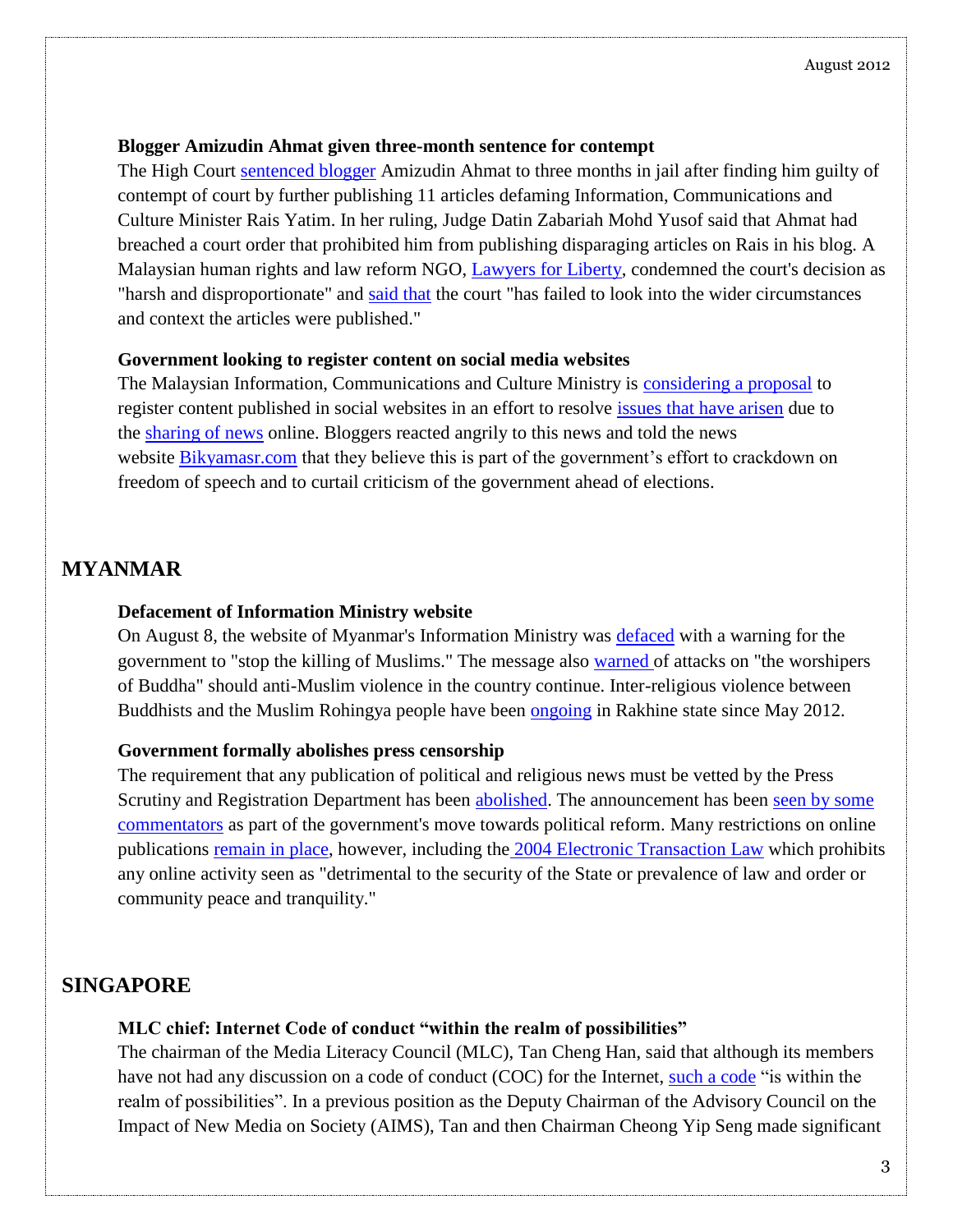efforts to engage bloggers and members of the public to come up with a set of recommendations on media regulation. However, a few key substantive AIMS recommendations [were not accepted](http://theonlinecitizen.com/2012/08/tan-cheng-han-i-do-not-think-the-government-intends-to-regulate-the-internet-by-an-internet-code-of-conduct/) by the Government, such as a proposal to implement immunity for online intermediaries from defamation charges. Many in the online community have [interpreted the formation](http://www.eurasiareview.com/20082012-developing-an-icoc-and-role-of-media-literacy-council-the-middle-ground-perspective-analysis/) of the MLC as yet another attempt by the government to regulate the Internet.

### **THAILAND**

#### **Creation of new cyber security panel**

On August 14, more than 60 prominent websites and blogs in Malaysia participated in a [Web](http://cijmalaysia.org/2012/08/07/cij-to-launch-internet-blackout-day-on-14-august/)  [blackout](http://cijmalaysia.org/2012/08/07/cij-to-launch-internet-blackout-day-on-14-august/) to protest the amendment to Section 114A of the Evidence Act, which was revised in April. The amendment came into effect on July 31 and makes service providers such as ISPs and publishers liable for defamatory content. James Chin, a professor of political science at Monash University in Kuala Lumpur [said that](http://www.pcadvisor.co.uk/news/internet/3375919/malaysia-reviews-controversial-internet-law-following-online-protest/) web users accused of violating the act must prove that they were not responsible for the offensive content, a marked shift in the burden of proof. [Critics believe](http://www.ibtimes.com/articles/373642/20120814/malaysia-internet-blackout-evidence-act-s114a-114a.htm) that the amendment is aimed at opposition media and social networking sites ahead of the 13th general election that is expected to be called prior to June 2013, when the current government's term will end.

#### **Condemnation of brutal treatment of website designer convicted of lèse-majesté crimes**

Reporters Without Borders has [condemned](http://en.rsf.org/thailande-13-years-in-prison-for-posting-17-03-2011,39819.html) the brutal treatment by prison guards of website designer Thantawut Thaweewarodomkul, convicted in April 2012 for posting messages deemed critical of the king on the Internet. Prisoners convicted of insulting the Thai monarchy are often [targeted](http://news.asiaone.com/News/AsiaOne%2BNews/Asia/Story/A1Story20120824-367219.html) for more brutal treatment by guards and prisoners for their crimes. As [previously reported,](https://citizenlab.org/2012/06/southeast-asia-cyber-watch-issue-1/) activists have been frequently penalized for online activities in violation of Thailand's strict lèse-majesté laws.

### **VIETNAM**

#### **Vietnamese dissident blogger sentences to six years in jail**

On August 9, a Vietnamese court [sentenced](http://www.rfa.org/english/news/vietnam/blogger-08092012145526.html) Dinh Dang Dinh to six years imprisonment for "conducting propaganda" against the regime. The sentence was handed down under Article 88 of the Criminal Code, which criminalizes "making, storing and/or circulating documents and/or cultural products with contents against the Socialist Republic of Vietnam." Dinh was arrested in October 2011 after posting blog entries on freedom of speech and democracy, as well as criticizing the government's corruption and business dealings. In the past three years, the Vietnamese government has *[jailed](http://www.hrw.org/news/2012/07/09/vietnam-clinton-should-spotlight-internet-freedom)* over a dozen bloggers and online activists under Article 88.

#### **Vietnam ranks among the top 20 nations by Internet use**

Vietnam [currently ranks](http://vietnamnews.vnagency.com.vn/Economy/228605/viet-nam-ranks-in-worlds-top-20-nations-for-internet-use.html) 18th in the world in terms of Internet use, as well as eighth in Asia and third among members of the Association of Southeast Asian Nations (ASEAN), [behind Indonesia and the](http://www.internetworldstats.com/top20.htm)  [Philippines.](http://www.internetworldstats.com/top20.htm) The Viet Nam Internet Network Information Center, an affiliate of the Ministry of Information and Communication, reported that approximately 35 percent of the population (31 million